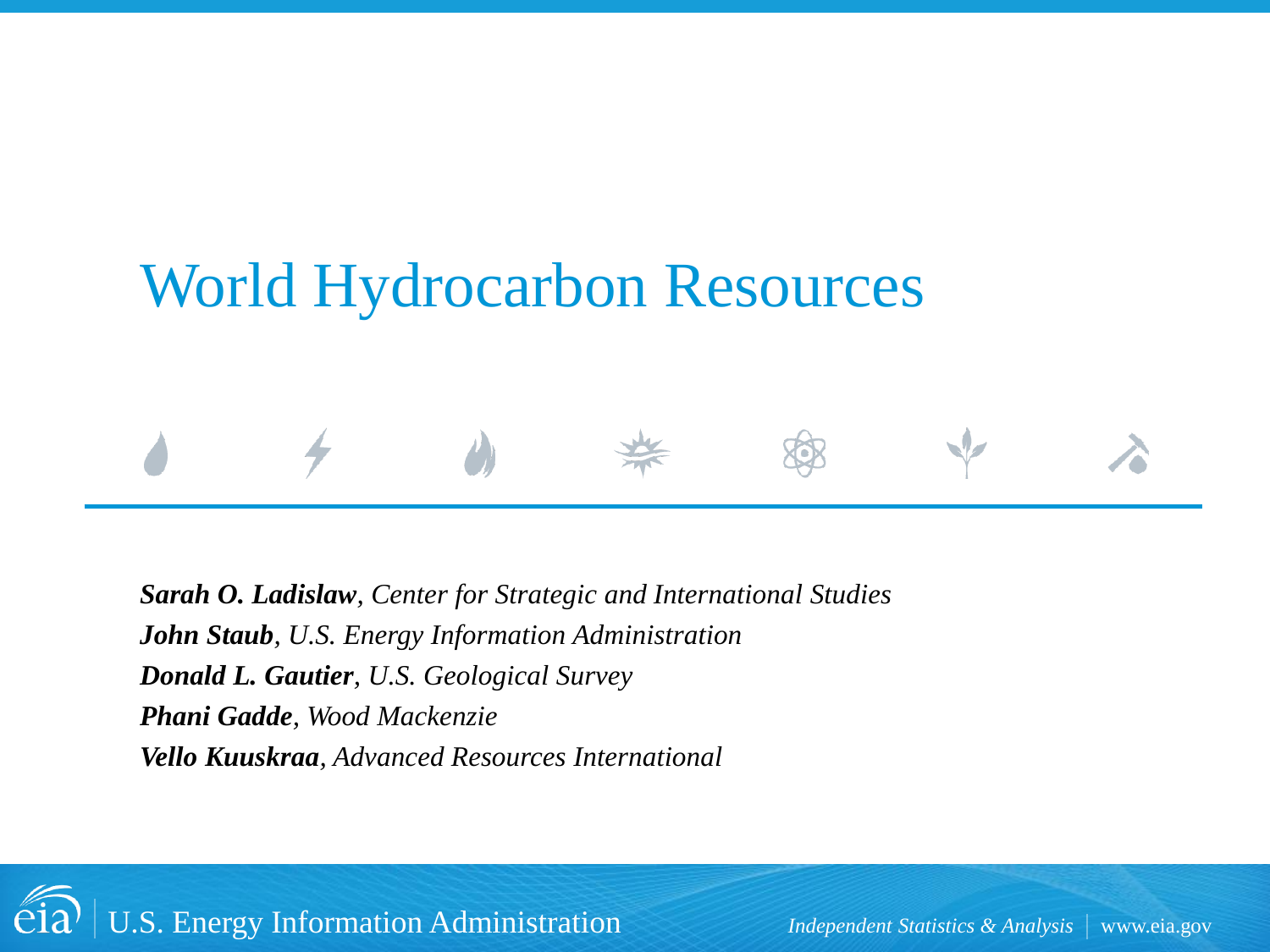### The world will consume 1,100 billion barrels of oil between 2010 and 2040

oil

billion barrels



*Source: ARI 2013; O&GJ Dec. 2012; USGS 2012; EIA AEO2013 Reference case* 

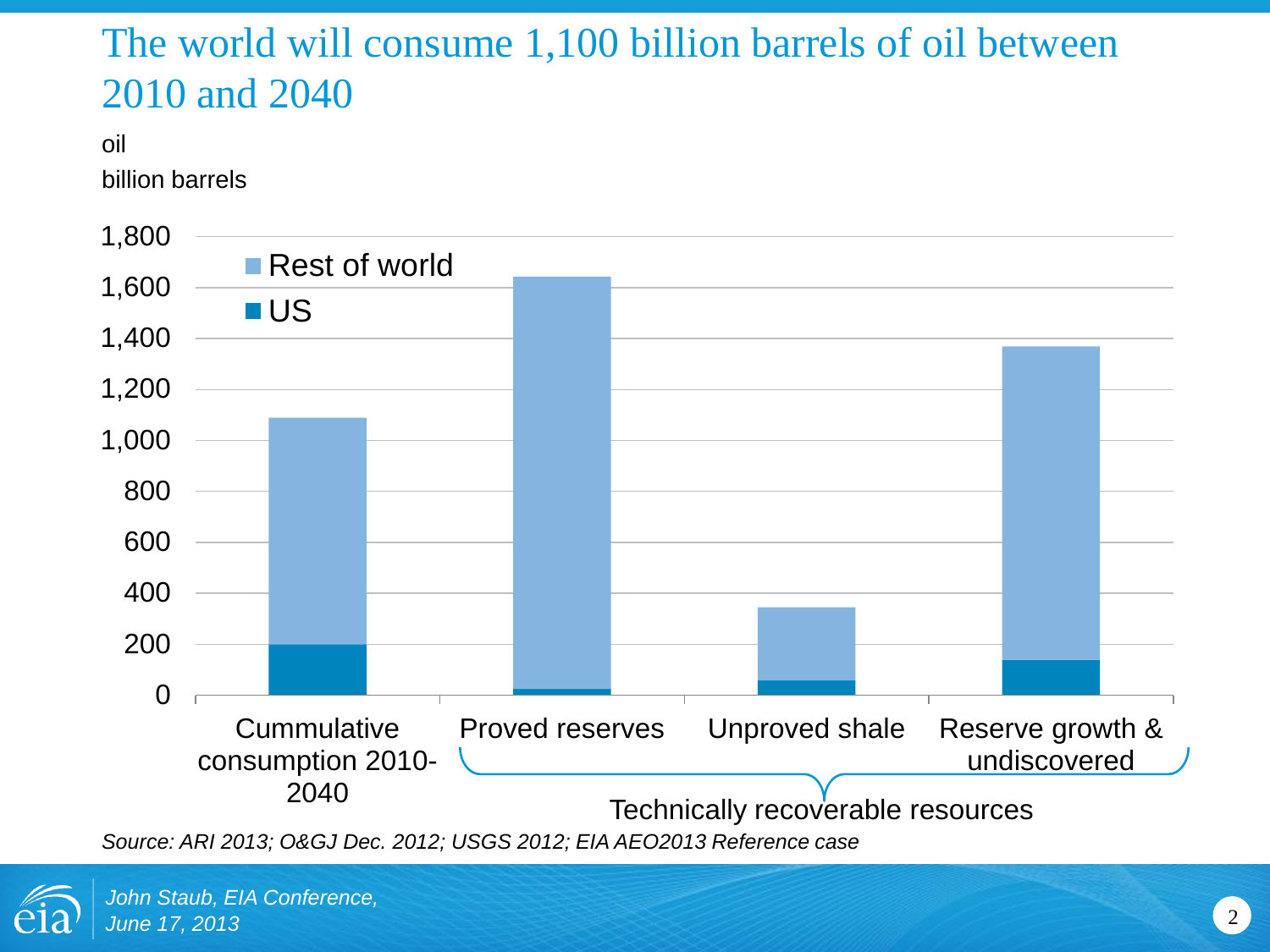## And 4,475 trillion cubic feet of natural gas between 2010 and 2040

natural gas trillion cubic feet



*Source: ARI 2013; O&GJ Dec. 2012; USGS 2012; EIA IEO2011 Reference case* 

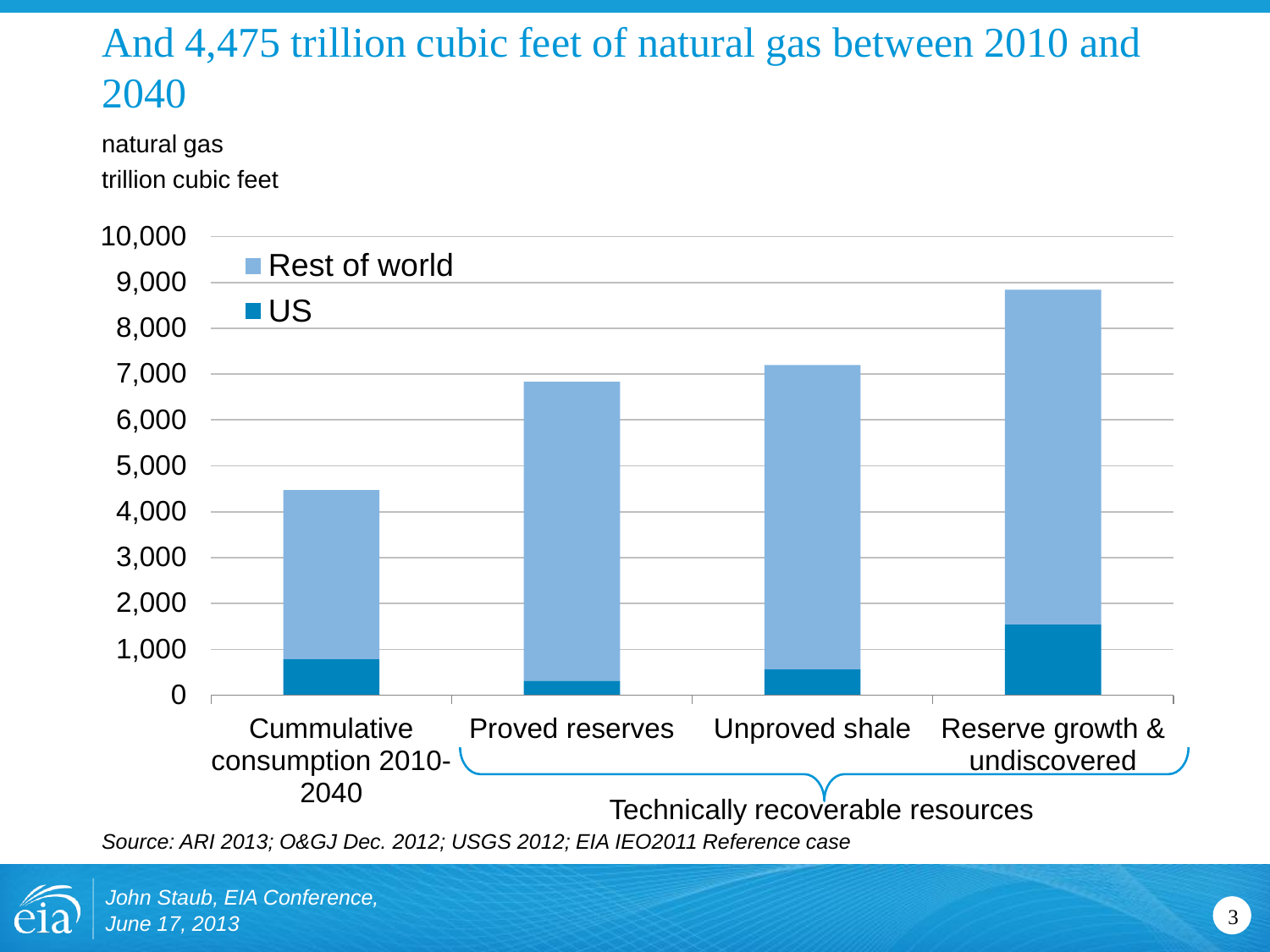## Technically recoverable resources (TRR)



*Not to scale*

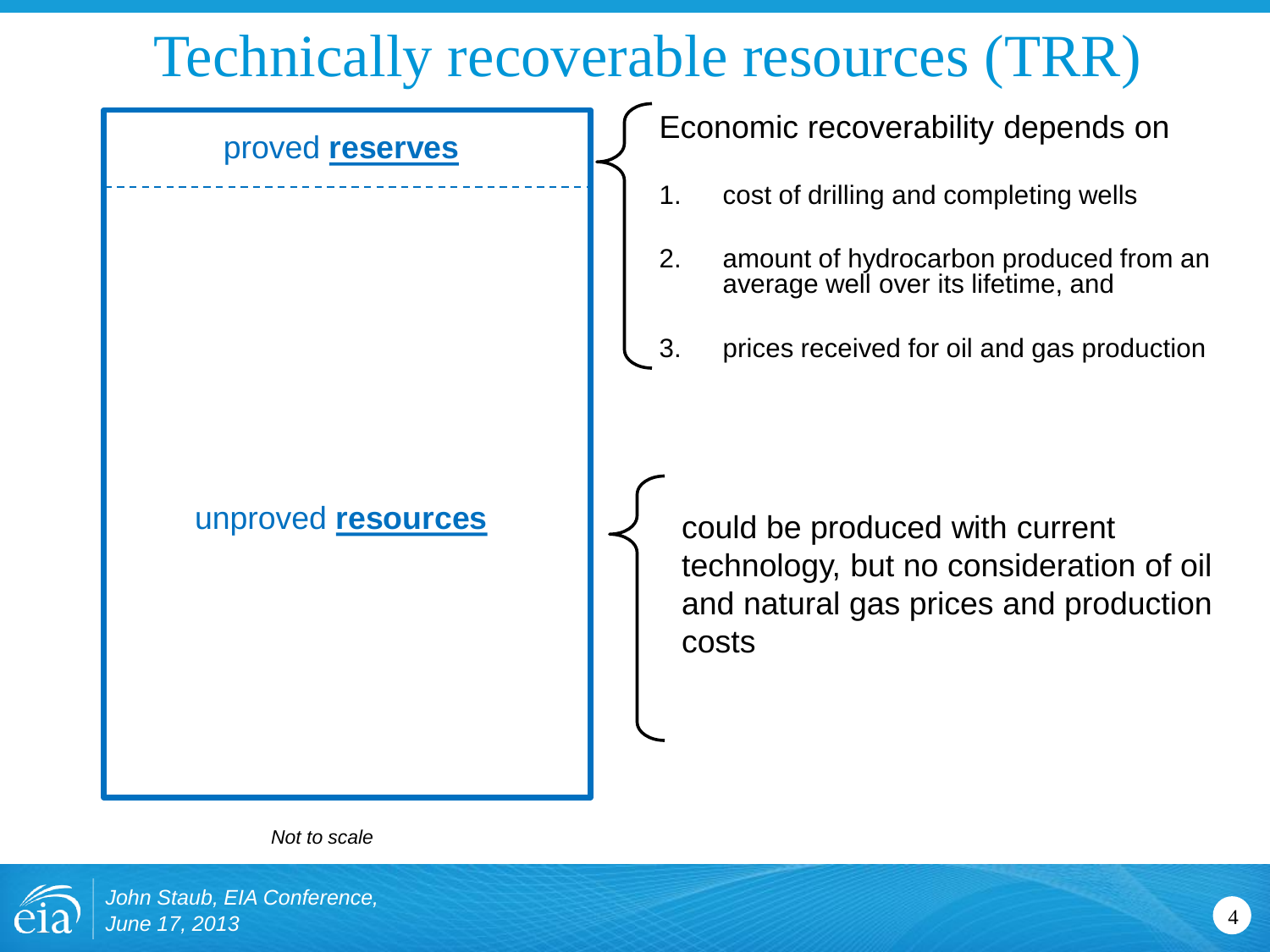#### EIA / ARI assessed shale oil and shale gas resources 2013



*Source: United States basins from EIA and United States Geological Survey, other basins from ARI based on data from various published studies*

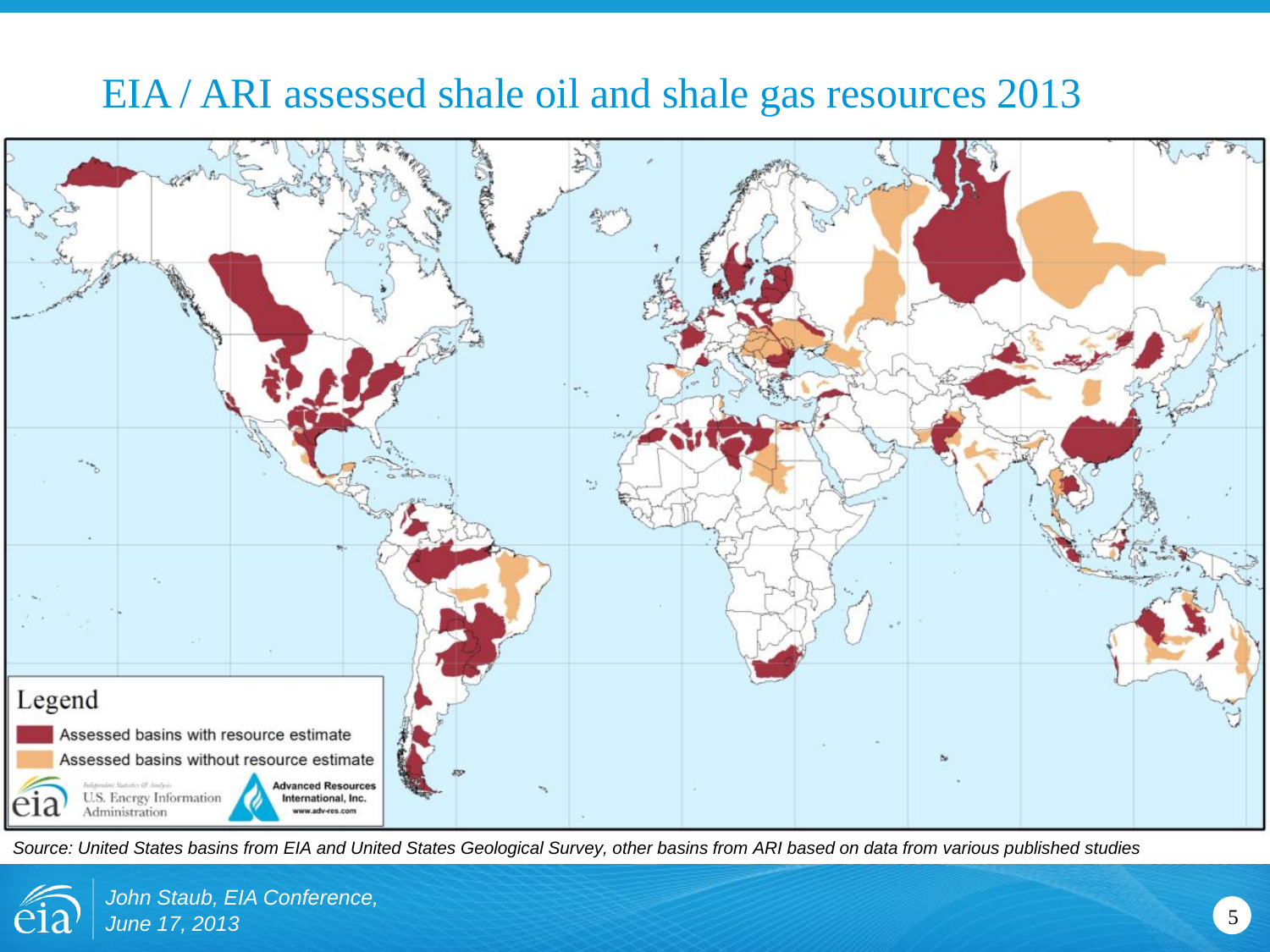#### World shale and nonshale **oil** resources (billion barrels)



*Source: United States basins from EIA and United States Geological Survey, other basins from ARI based on data from various published studies*

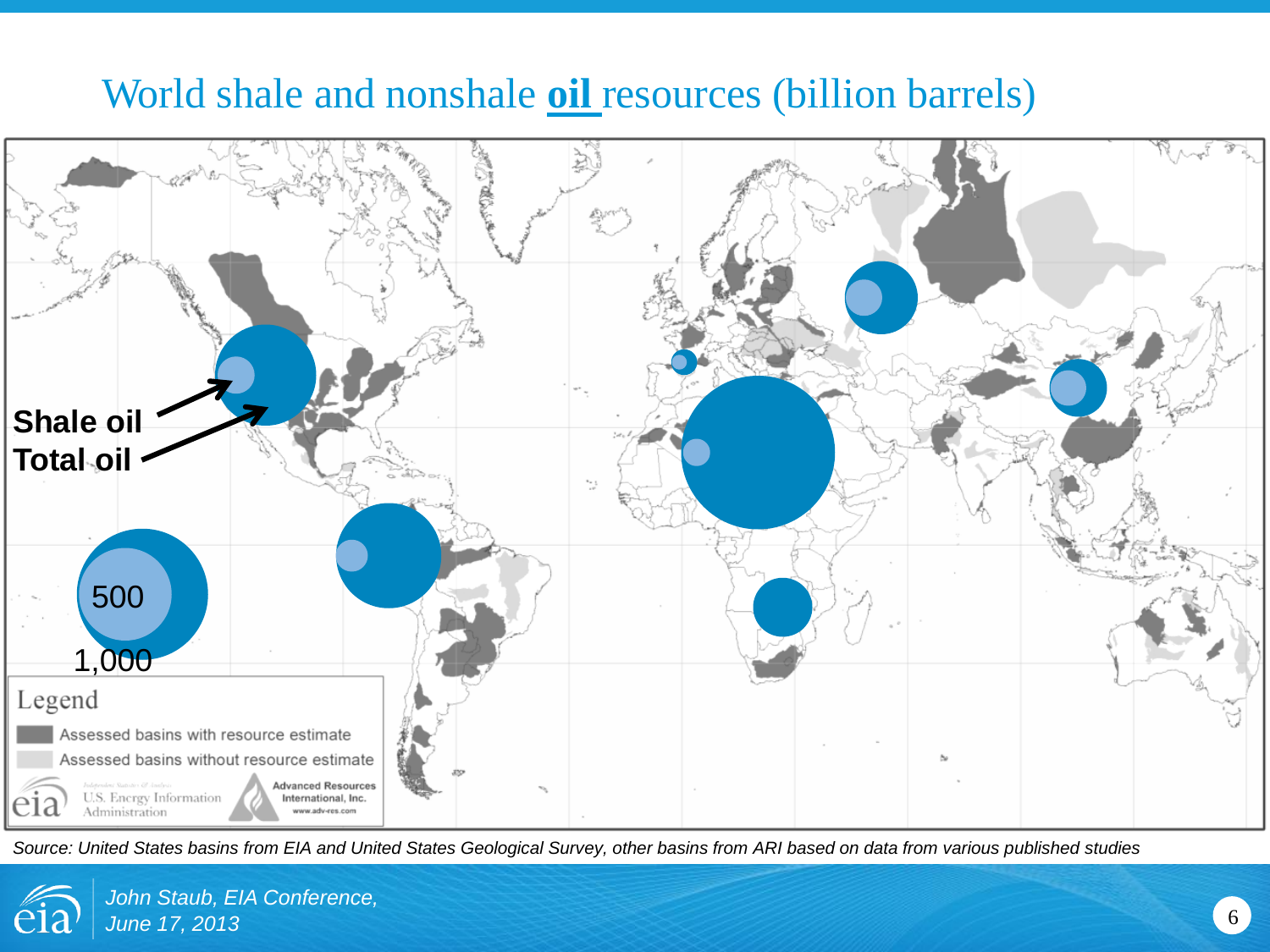#### World shale and nonshale **gas** resources (trillion cubic feet)



*Source: United States basins from EIA and United States Geological Survey, other basins from ARI based on data from various published studies*

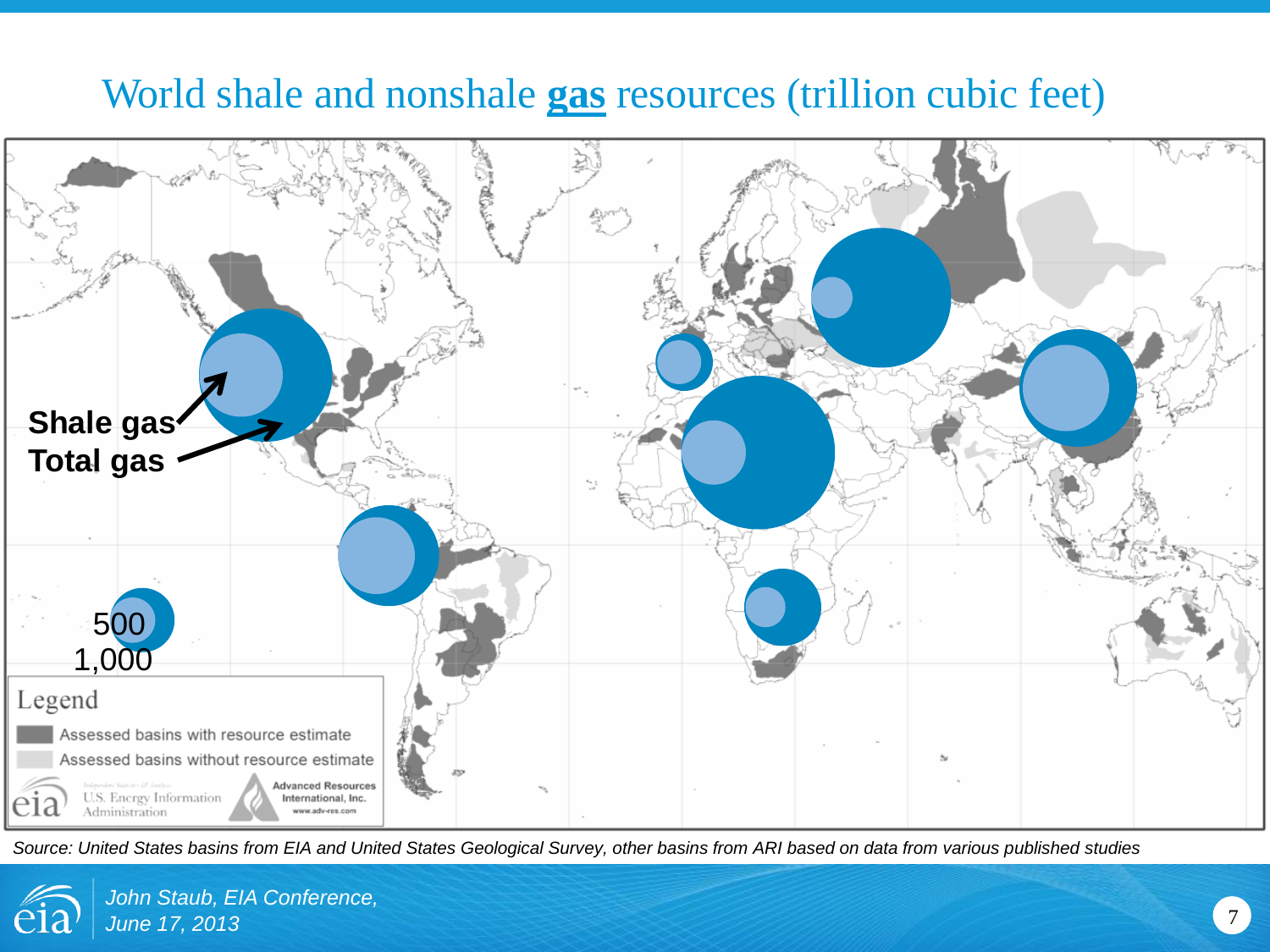## Technically recoverable shale oil and shale gas **resources** in the context of total world resources

|                                                                         | Crude oil  | Wet natural gas<br>(billion barrels) (trillion cubic feet) |
|-------------------------------------------------------------------------|------------|------------------------------------------------------------|
| <b>United States</b>                                                    |            |                                                            |
| Shale / tight oil and shale gas                                         | 58         | 665                                                        |
| Non-shale                                                               | 164        | 1,766                                                      |
| <b>Total</b>                                                            | 223        | 2,431                                                      |
| Increase in total resources due to inclusion of shale oil and shale gas | 35%        | 38%                                                        |
| Shale as a percent of total                                             | 26%        | 27%                                                        |
| <b>Total World</b>                                                      |            |                                                            |
| Shale / tight oil and shale gas                                         | 345        | 7,299                                                      |
| Non-shale                                                               | 3,012      | 15,583                                                     |
| <b>Total</b>                                                            | 3,357      | 22,882                                                     |
| Increase in total resources due to inclusion of shale oil and shale gas | <b>11%</b> | 47%                                                        |
| Shale as a percent of total                                             | 10%        | 32%                                                        |
|                                                                         |            |                                                            |

*Source: 1. ARI 2013; 2.O&GJ Dec. 2012 and USGS 2012; 3. U.S. EIA*